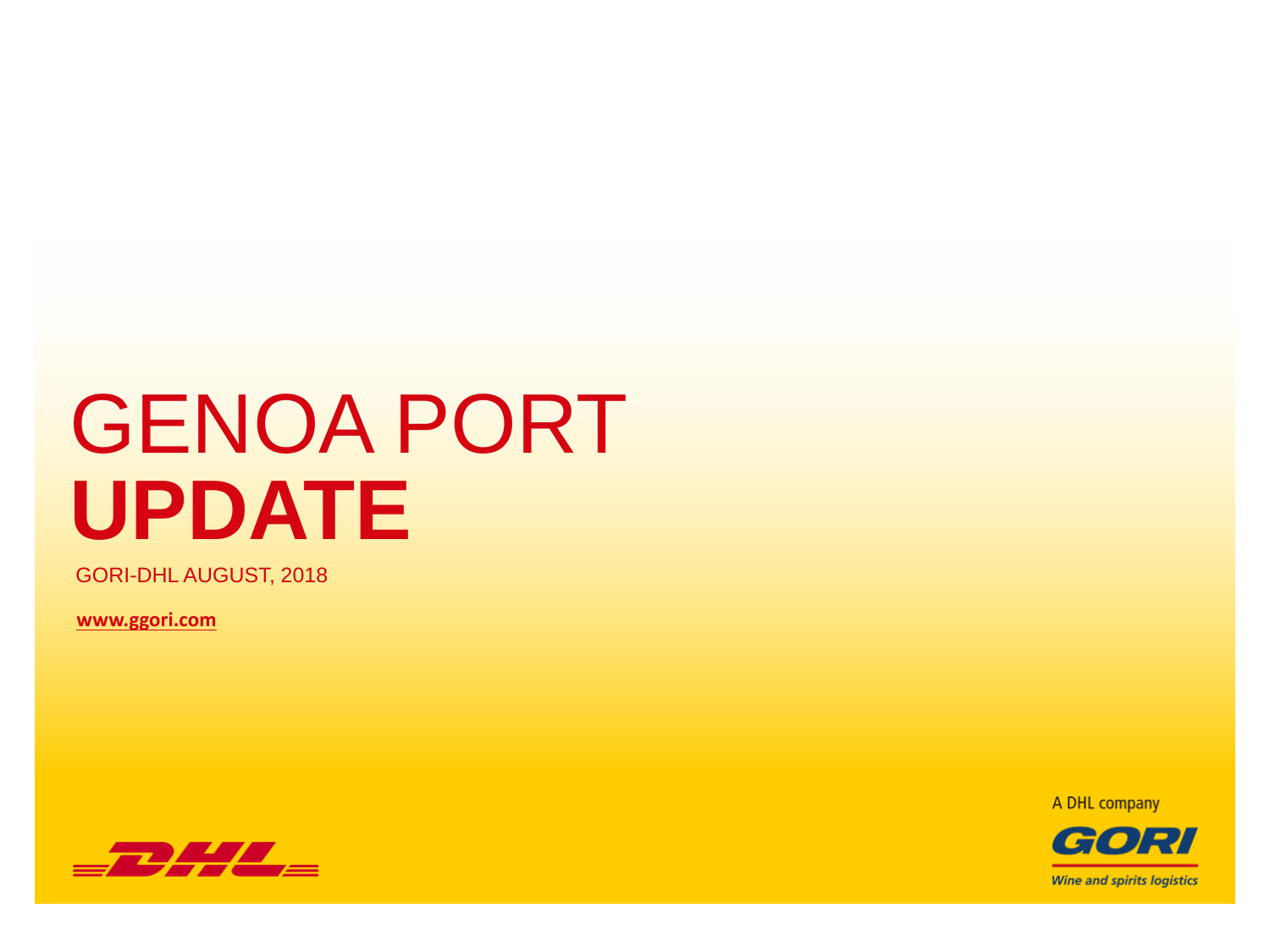

#### **Dear Valued Customers,**

After the tragic Morandi bridge collapse incident in Genoa, the port of Genoa is facing major repercussions on traffic from the port city to the rest of Italy and Europe due to the interruption of the connection between A10 and A7-A20 motorways.

We'd like to inform you that all the other motorway links and gates are fully operating.

Voltri Pra' and Genoa SECH (Sampierdarena port basin) are accessible. However, heavy traffic can be expected in these areas.

Meetings are being held daily by the Port Authority and Genoa Municipality to find solutions for port internal connections to relieve the traffic congestion and to improve road access to the Genoa Sampierdarena port basin.

We'd like to reassure you that our team is working relentlessly on finding solutions for the situation and minimizing the effect of the incident on cargo transportation.

Meanwhile, Our team is at your disposal to answer any questions or concerns.

Kind regards, Gori Team



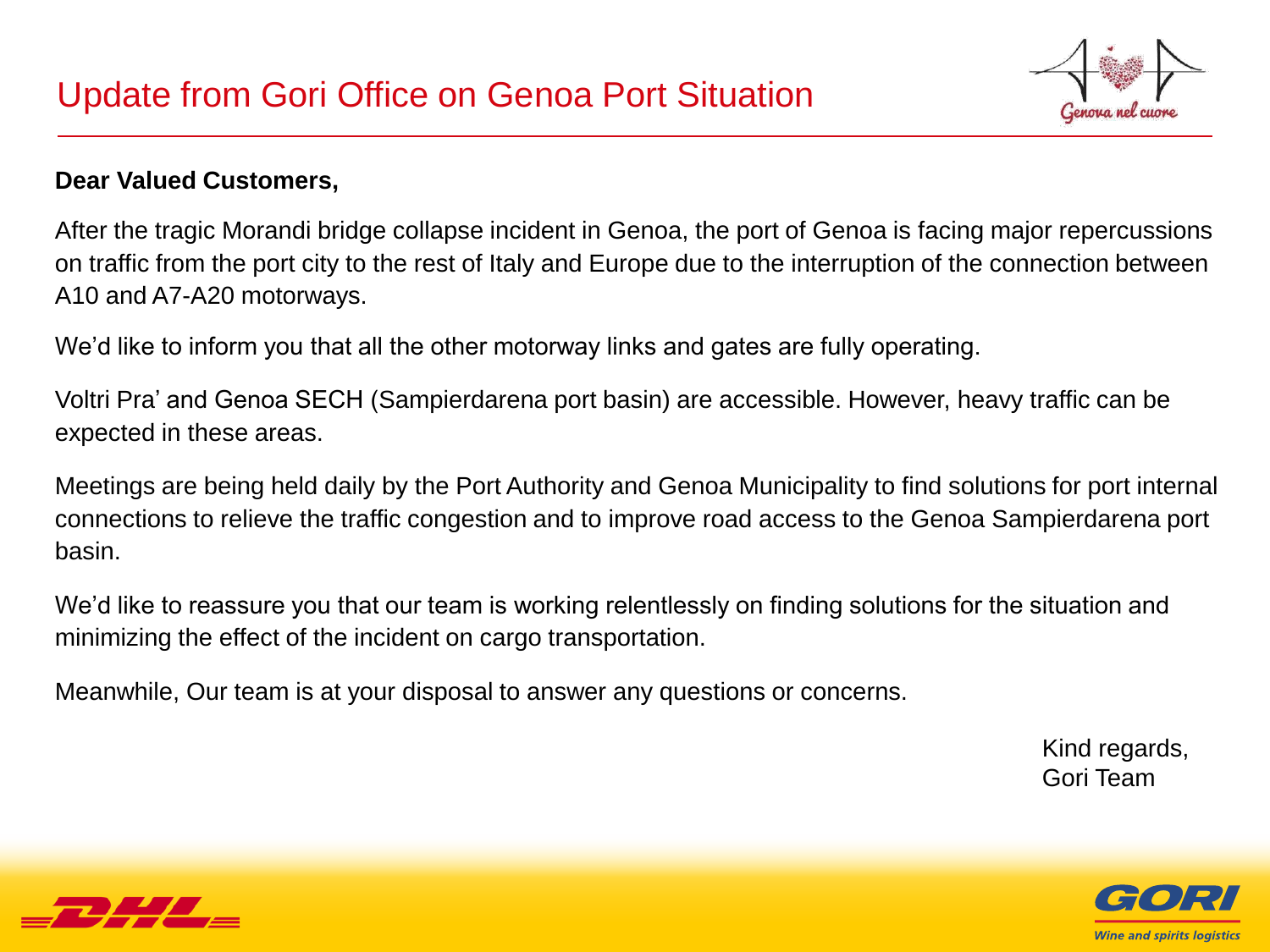### Current Situation & Possible Routes



The main line services for TransAtlantic & Far East are available at the 2 main container terminals VTE (Voltri terminal Europa) & SECH



Source: Portsofgenoa.com



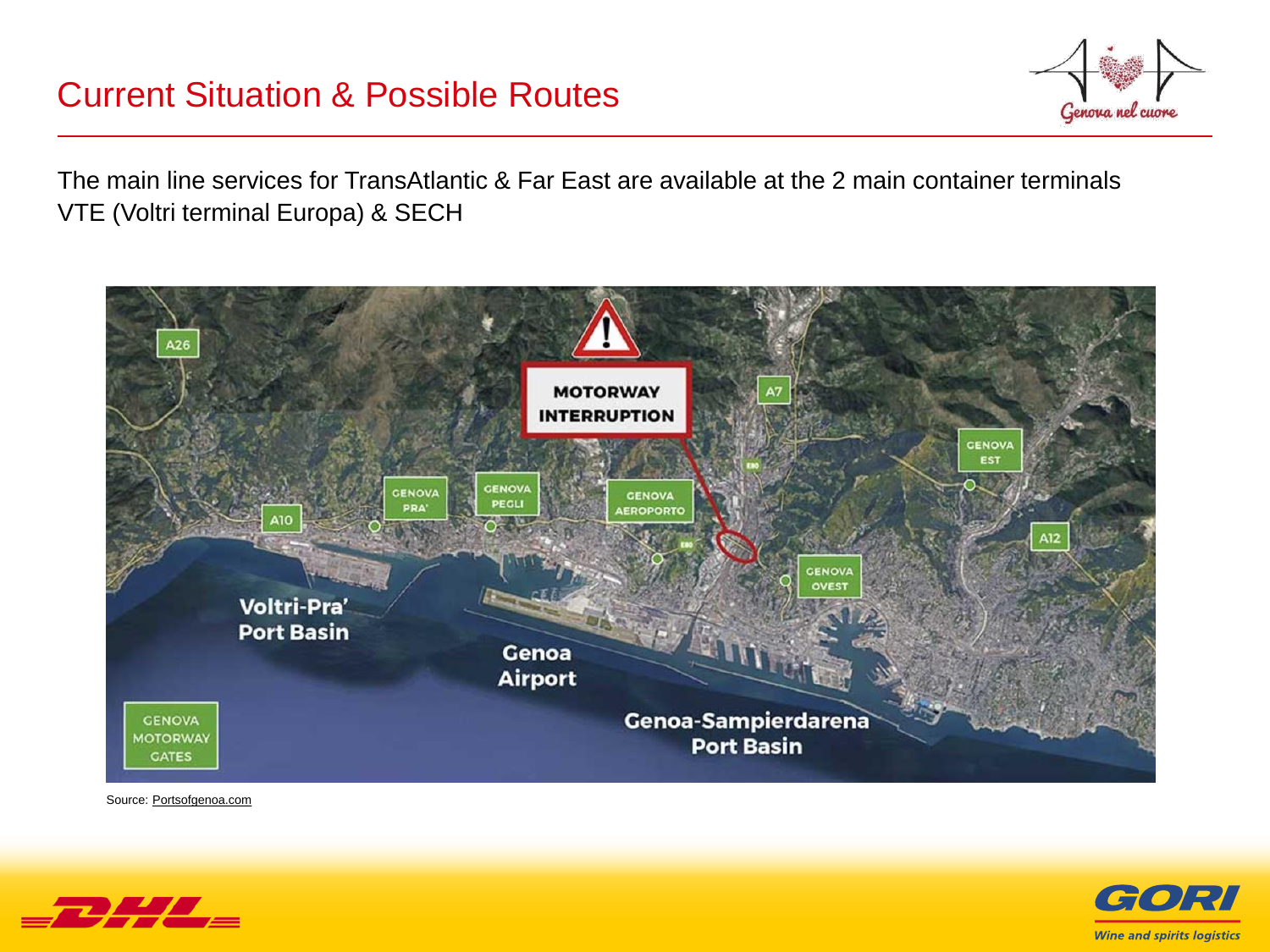## Current Situation & Possible Routes



#### **VTE terminal:**

- **From West Italy (Piemonte region):** Can be reached through the A21, A10 and A26 Motorways
- From East Italy (Veneto region): Can be reached through the A4, A21, A12, A7 to A26 Motorways This is a longer route and extra charges might be applied



Source: Portsofgenoa.com



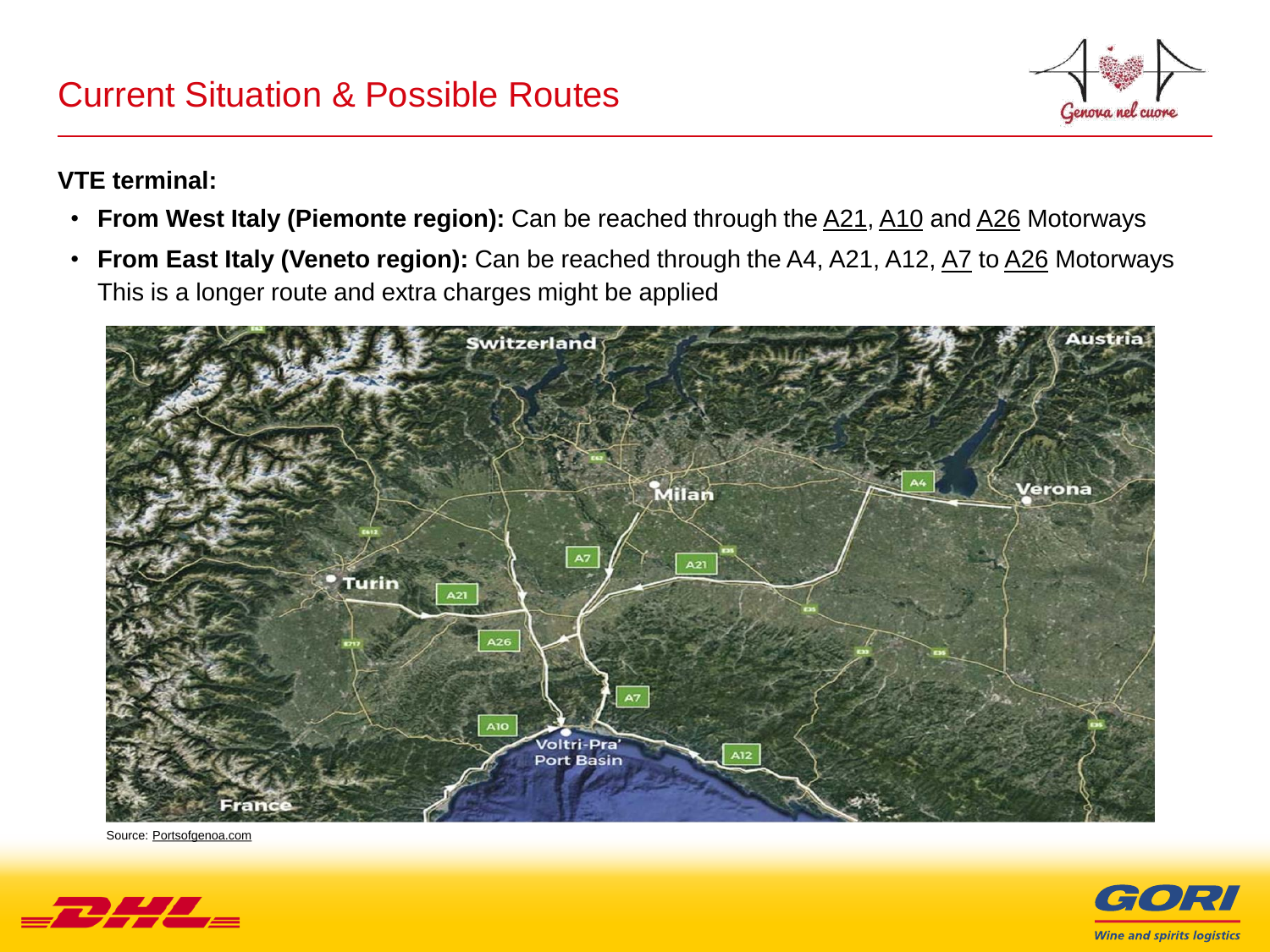## Current Situation & Possible Routes



#### **SECH (Sampierdarena) Terminal:**

- From West Italy (Piemonte region): Can be reached through the **A21**, A10 and A26 to A7 Motorways This is a longer route and extra charges might be applied
- **From East Italy (Veneto region):** Can be reached through the A4, A21 and A12 to A7 Motorways



Source: Portsofgenoa.com